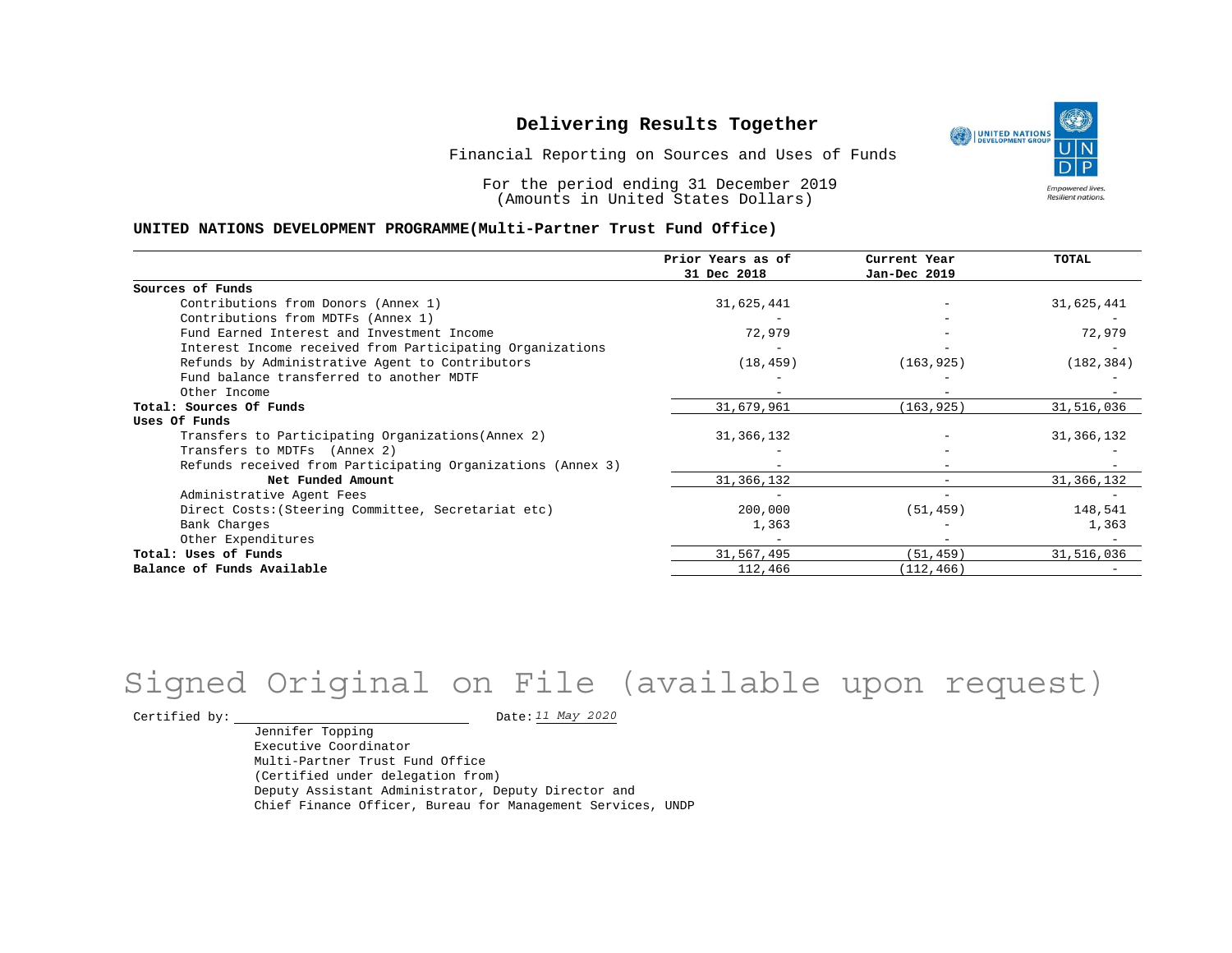

Financial Reporting on Sources and Uses of Funds

For the period ending 31 December 2019 (Amounts in United States Dollars)

### **UNITED NATIONS DEVELOPMENT PROGRAMME(Multi-Partner Trust Fund Office)**

**Annex - 1: Contributions**

|                           | Prior Years as of | Current Year             | TOTAL      |
|---------------------------|-------------------|--------------------------|------------|
|                           | 31 Dec 2018       | Jan-Dec 2019             |            |
| From Contributors         |                   |                          |            |
| GOVERNMENT OF GERMANY     | 4,507,600         | $\qquad \qquad -$        | 4,507,600  |
| GOVERNMENT OF NETHERLANDS | 1,423             | $\qquad \qquad -$        | 1,423      |
| GOVERNMENT OF NORWAY      | 26,905,426        | $\qquad \qquad -$        | 26,905,426 |
| GOVERNMENT OF SPAIN       | 49,707            | $\overline{\phantom{0}}$ | 49,707     |
| IRISH AID                 | 161,285           | $\overline{\phantom{0}}$ | 161,285    |
| Total: Contributions      | 31,625,441        | $-$                      | 31,625,441 |

## Signed Original on File (available upon request)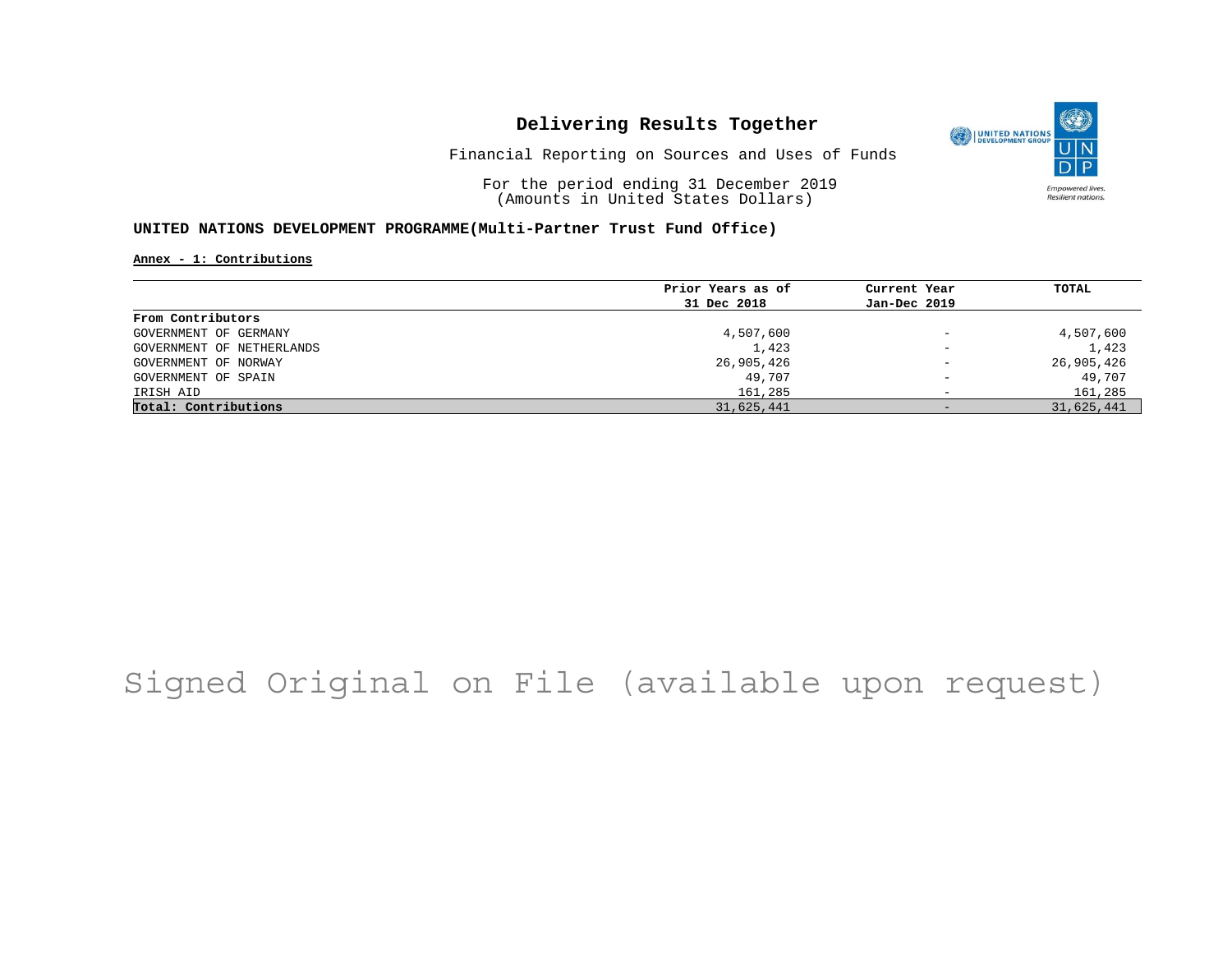Financial Reporting on Sources and Uses of Funds For the period ending 31 December 2019 (Amounts in United States Dollars)

#### **UNITED NATIONS DEVELOPMENT PROGRAMME (Multi-Partner Trust Fund Office)**

#### **Annex - 2: Transfers**

|                                          | Prior Years as of | Current Year      | Total        |
|------------------------------------------|-------------------|-------------------|--------------|
|                                          | Jan-Dec 2018      | Jan-Dec 2019      |              |
| To Participating Organizations           |                   |                   |              |
| <b>UNDP</b>                              | 200,000           |                   | 200,000      |
| Sub-total to Participating Organizations | 200,000           | $\qquad \qquad -$ | 200,000      |
| To MDTFs                                 |                   |                   |              |
| Albania One UN Coherence Fund            | 3, 116, 750       |                   | 3, 116, 750  |
| Bhutan UN Country Fund                   | 754,000           |                   | 754,000      |
| Cape Verde Transition Fund               | 3,438,500         |                   | 3,438,500    |
| Ethiopia One UN Fund                     | 2,446,800         |                   | 2,446,800    |
| Malawi One UN Fund                       | 3,000,000         |                   | 3,000,000    |
| Montenegro UN Country Fund               | 1,155,000         |                   | 1,155,000    |
| Mozambique One UN Fund                   | 3,500,000         |                   | 3,500,000    |
| Pakistan One Fund                        | 3,725,082         |                   | 3,725,082    |
| PNG UN Country Fund                      | 800,000           |                   | 800,000      |
| Rwanda One UN Fund                       | 2,800,000         |                   | 2,800,000    |
| Tanzania One UN Fund                     | 2,950,000         |                   | 2,950,000    |
| Viet Nam One Plan Fund II                | 3,680,000         | -                 | 3,680,000    |
| Sub-total Transfers to MDTFs             | 31, 366, 132      | $-$               | 31, 366, 132 |
| <b>Total Transfers</b>                   | 31,566,132        | $\qquad \qquad -$ | 31,566,132   |

Signed Original on File (available upon request)